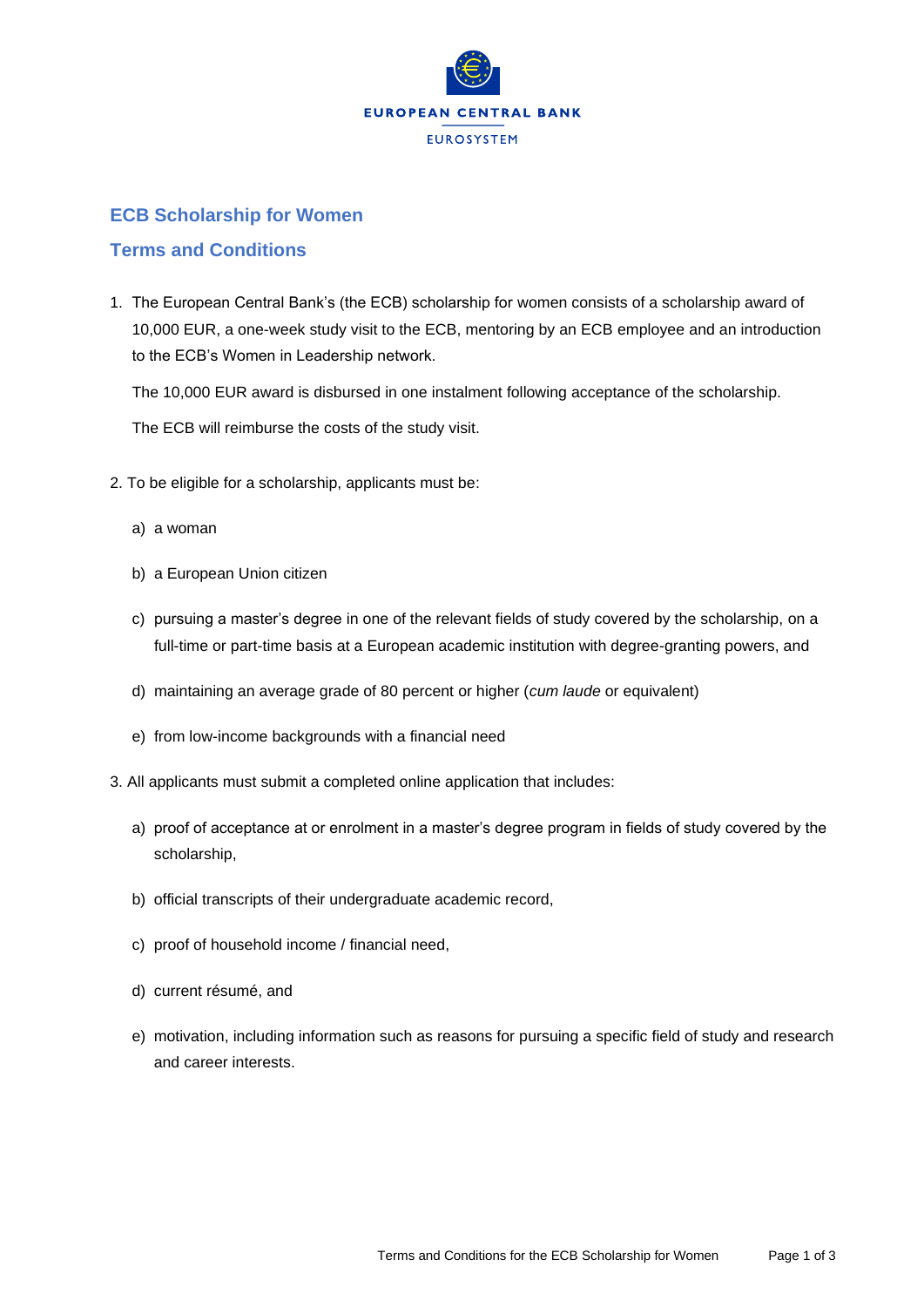

- 4. Upon successful completion of a master's degree in one of the relevant fields of study at a European university, the scholars will be considered as part of a pool of valuable candidates for short-term positions at the ECB and may be offered short-term employment with the ECB. The possible offer of employment is subject to the terms and conditions of recruitment and employment established by the ECB.
- 5. The scholars selected to be offered the ECB scholarship will act as ECB's ambassadors for the full duration of their studies by engaging in employer branding related activities such as producing testimonials for the ECB's Scholarship webpage, promoting the scholarship at their universities and among their female colleagues, taking part in dedicated events that aim at promoting the Scholarship, etc.
- 6. The ECB reserves the right, at its sole discretion, to modify, amend or cancel the scholarship at any time without notice. The ECB shall have full discretion to decide all questions regarding the awarding of scholarships and the administration of the terms and conditions of the scholarship. Applicants shall have no claim against the ECB on the basis of a decision rejecting their application for a scholarship or the ECB's evaluation of applications.
- 7. All recipients are responsible for informing themselves of the tax consequences of receiving the 10,000 EUR award.
- 8. The ECB may withdraw the scholarship if the recipient
	- a) has discontinued her studies;
	- b) fails to meet the eligibility requirements of the scholarship;
	- c) fails to meet the terms and conditions of the scholarship;
	- d) has been suspended or excluded from an academic institution or course of study;
	- e) has provided incorrect, false or misleading information or withheld relevant information in the scholarship application or after receiving a scholarship offer;
	- f) fails to complete a master's degree in one of the fields of study covered by the scholarship within a maximum of four years from the date of acceptance of the scholarship; or